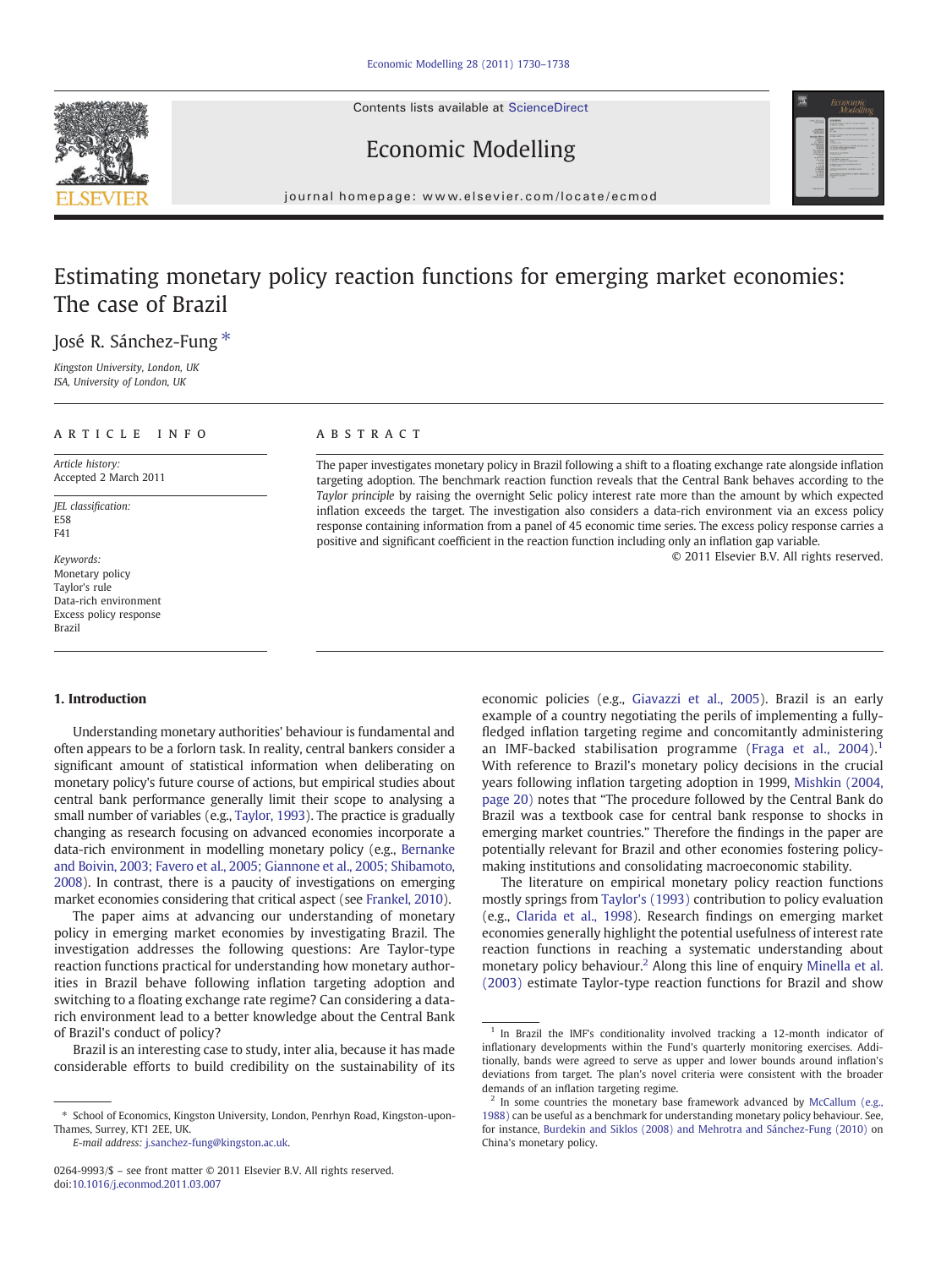that, in addition to the inflation and output gaps, the exchange rate enters significantly (e.g., [Taylor, 2001\)](#page--1-0). Minella et al.'s evidence shows that the Central Bank of Brazil reacts in line with the Taylor Principle and that the monetary authorities practise instrument smoothing (e.g., [English et al., 2003](#page--1-0)).<sup>3</sup> Focusing on Brazil and three other Latin American countries, [de Mello et al. \(2009\)](#page--1-0) explore the relevance of unit roots, co-integration, and non-linearities when estimating monetary policy reaction functions. For Brazil their exercises reveal a positive coefficient on deviations of inflation from target and on the exchange rate depreciation term, but their reaction functions do not contain an output gap measure.

The paper contributes by specifying and estimating alternative dynamic monetary policy reaction functions for Brazil.<sup>4</sup> Estimating a battery of specifications applying automatic econometric model selection techniques helps in addressing the sensitivity of the relationship connecting developments in the economy and subsequent policy actions. The research strategy involves running regressions based on a benchmark Taylor-type reaction function linking monetary policy's interest rate instrument to developments in inflation, output, and the exchange rate. The exercises also investigate a reaction function only considering inflation, and equations incorporating a data-rich environment using a factor synthesising information from a panel of 45 economic time series, in the spirit of [Bernanke and Boivin \(2003\)](#page--1-0). The investigation discusses the outcome from the battery of models, addressing the role of the exchange rate in estimated monetary policy reaction functions, the use of alternative inflation and output gap measures, and the magnitude of policy responses to the gaps.

The paper finds that the Central Bank adjusts the Selic interest rate in line with the Taylor principle but that it does not systematically react to exchange rate developments. The investigation also explores the relevance of considering a data-rich environment via an 'excess policy response' (EPR). The exercises show that the EPR carries a positive and significant coefficient in the reaction function only including an inflation gap. When including an output gap term, the EPR is not statistically significant.

The paper proceeds as follows. Section 2 overviews monetary policy and inflation targeting in Brazil. Section 3 explains monetary policy reaction functions and why considering a data-rich environment is relevant. [Section 4](#page--1-0) describes the time series data feeding the empirical modelling. [Section 5](#page--1-0) lays out the econometric specification, and discusses the results from estimating benchmark and alternative monetary policy reaction functions. [Section 6](#page--1-0) contains concluding remarks.

#### 2. Monetary policy in Brazil following inflation targeting adoption

Brazil formally adopted inflation targeting in 1999 alongside a floating exchange rate regime and other measures, crucially on the fiscal front, aimed at improving monetary policy's design and implementation (e.g., [Giavazzi et al., 2005\)](#page--1-0). The exchange rate anchor, a pillar of the stabilisation plan launched in 1994, survived the Mexican, Asian, and Russian crises, but not the systematic current account deficits and the subsequent speculation against the currency. The process led to the country abandoning the crawling exchange rate band regime and to a depreciating currency.

Concerning the institutional mechanics behind the inflation targeting strategy, a National Monetary Council is responsible for setting the inflation targets, i.e. designing the policy strategy. The Council members are the Minister of Finance (who heads the Council), the Minister of Planning, Budget and Management, and the Central Bank Governor. The monetary policy committee (Copom), comprising

the Board of Directors of the Central Bank and its Governor, is responsible for implementing the inflation targeting strategy. And that involves deciding on the path for monetary policy's instrument: the target for the overnight nominal Selic interest rate.

Following inflation targeting adoption, and despite significant increases in the exchange rate, inflation was just above 8% in 1999 and around 6% in 2000. Since then, as shown by [Minella et al. \(2003\),](#page--1-0) the Copom has been trying to build the credibility necessary for reaching its targets. Probably the most testing time for the regime was 2003 when the Central Bank had to increase its mid-point target to 8.5%. It is worth noting that the Open Letter of 1/21/2003 adjusted the targets to 8.5% for 2003 and 5.5% for 2004, even though the original targets set by the National Monetary Council were in place. In spite of the changes, the monetary authorities barely kept inflation within the target's upper band. The policy reaction leading to adjusting the inflation target was partly triggered by sharp real depreciations in 2002: during that year presidential elections were held in October alongside a worsening international financial situation and an ensuing stop in capital flows. Uncertainty about the maintenance of the policy regime was a major concern during this period. Brazil successfully manoeuvered around these events, and the episode highlights the importance of policy commitment in aligning the central bank's and the public's expectations regarding macroeconomic conditions.

#### 3. Monetary policy reaction functions in a data-rich environment

Consider the monetary policy reaction function literature springing from [Taylor's \(1993\)](#page--1-0) seminal article (see also [Taylor, 1999](#page--1-0)). As originally formulated, Taylor's rule advocates setting the target for the US federal funds rate (R) in relation to the rate of inflation  $(\pi^*)$ indicating the implicit inflation target and an equilibrium real funds rate (r\*), which together indicate the long run average funds rate, plus two gaps: the four-quarter moving average of the actual inflation rate given by the GDP deflator ( $\overline{\pi}$ ) less the target rate ( $\pi^*$ ), and the percent deviation of real GDP from an estimate of its potential level (y).

In equation form Taylor's rule is

$$
R_t = \pi^* + r^* + 1.5(\overline{\pi}_t - \pi^*) + 0.5(y_t). \tag{1}
$$

Taylor's original paper proceeds assuming the weights on inflation and output. But Taylor's linear feedback rule has subsequently been shown to arise from solving the problem that a policymaker faces in theoretical optimal monetary policy models. The Taylor principle, meaning that the nominal policy interest rate moves more than onefor-one with inflation, is an important feature leading to stability in theoretical models (e.g., [Woodford, 2001; Davig and Leeper, 2007\)](#page--1-0).<sup>5</sup>

Also, various papers investigate Eq. (1) empirically. The literature estimates monetary policy's reactions to inflation and output gaps, and it considers lags of the central bank's interest rate to account for instrument smoothing. For instance, [Clarida et al. \(1998\)](#page--1-0) estimate Taylor-type monetary policy reaction functions for France, Germany, Italy, Japan, the UK, and the US.

In the context of this literature, if additional variables actually matter in central banks' decision-making standard modelling strategies could lead to flawed conclusions and poor policy recommendations. Particularly, empirically estimated monetary policy reaction functions are essential in modern macro-monetary models. For instance, shocks to estimated monetary policy reaction functions usually feed vector autoregressions (VARs). And the VARs are in turn used in estimating monetary policy's effect on key macroeconomic variables like inflation and output (see [Christiano et al., 1999\)](#page--1-0).

[Minella and Souza-Sobrinho \(2009\)](#page--1-0) find similar results for a longer sample.

<sup>4</sup> [Woodford \(2003, Chapter 1, pages 37](#page--1-0)–44) notes the relevance of considering dynamic econometric specifications when analysing monetary policy reaction functions.

<sup>5</sup> [Cochrane \(2007\)](#page--1-0) is critical about the interpretation of estimated Taylor rule coefficients. His arguments are based on the premise that the parameters of a Taylor rule linking interest rates to inflation and other variables are not identified in analytical new-Keynesian models. See also [Atkeson et al. \(2009\).](#page--1-0)